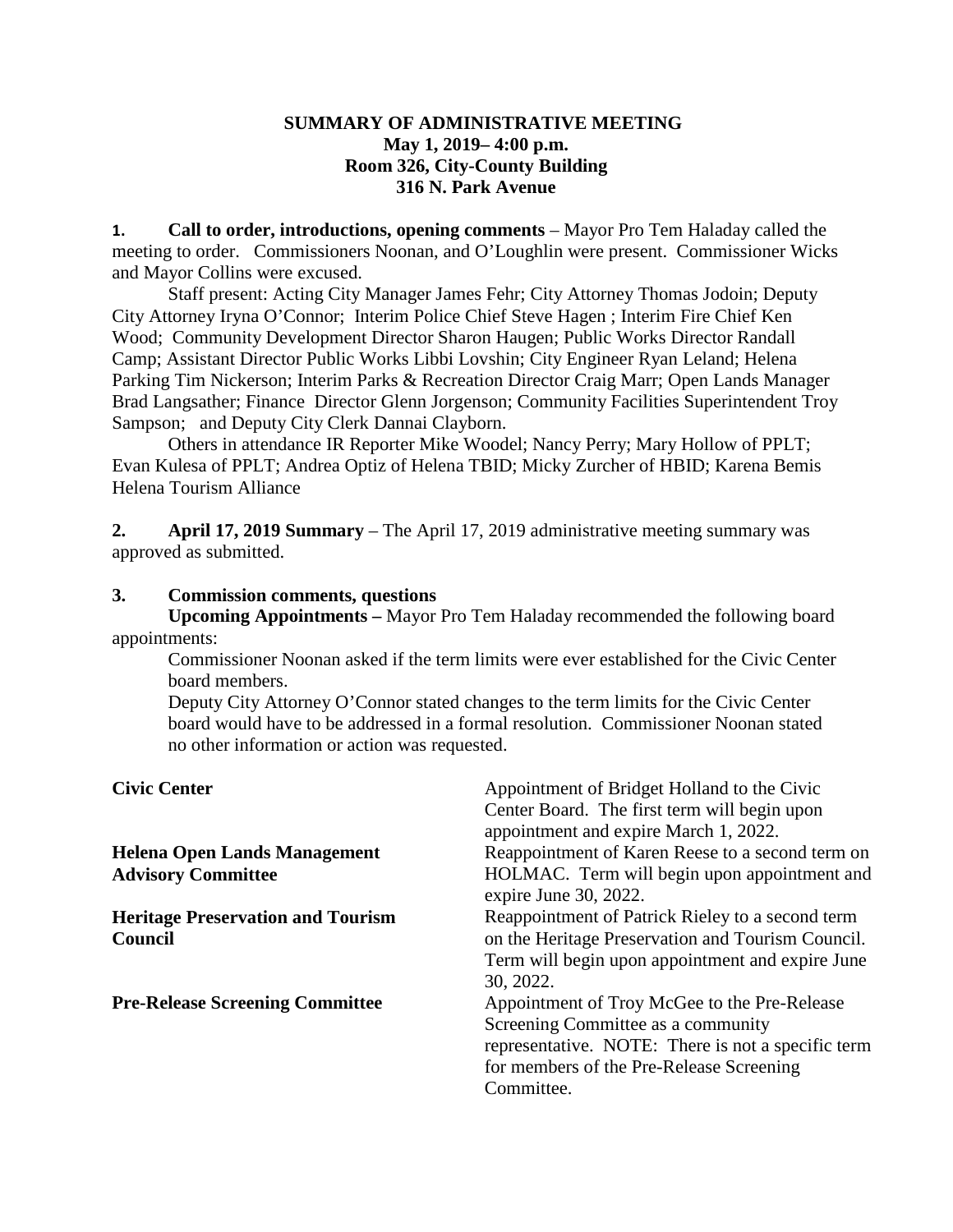# **4. City Manager's Report**

Acting City Manager Fehr introduced Mary Hollow from Prickly Pear Land Trust. Ms. Hollow presented on the Whyte Estate land acquisition update. Upon completion of the due diligence regarding the acquisition, the land would be presented to the Commission as a donation to the Mount Helena city park. The land parcel includes 72 acres, but when considering right of ways, the total is approximately 90 acres to be added to Open Space. Ms. Hollow also addressed the land has not been treated for fire mitigation, and this is an expansive public safety issue. The acquisition of the property would allow the City to address the danger of fire on the Wildland-Urban Interface.

Mid-June is the targeted closing date for the acquisition, and Ms. Hollow stated she would work with City staff to secure a date to approach the city at a regular City Commission meeting with a full presentation.

Ms. Hollow recommended keeping the temporary closure at LeGrande closed due to accessibility of those individuals with limited mobility as opposed to alternate entrances to the Mount Helena recreation area.

Commissioner Noonan asked if the County was involved in this acquisition, and what was the level of support for the project by the County. Ms. Hollow stated due to the lands location is almost entirely in County land ownership, County staff and the Commission have been involved at multiple levels. Ms. Hollow stated she had not had a formal discussion with the County, but due to the work on this project with the County Commissioners she felt confident they were supportive.

Commissioner O'Loughlin asked if the City would be responsible for fuel mitigation on the property after it was donated. Ms. Hollow stated city staff will be responsible for the fuel mitigation, however, was hopeful the County would be helpful in this matter.

## **5. Department Requests –**

**Public Works –** Public Works Camp reported on the execution of City Ordinance 7-4-6 Ordering in Sidewalks along Fee Street.

Currently, ADA compliant sidewalk access does not exist along Fee Street between  $11<sup>th</sup>$ and Prospect. The current situation poses an impediment to people with mobility challenges and pedestrian safety. In order to rectify this situation, City Staff have been in contact with the adjacent property owners along Fee Street between 11th and Prospect. The property owner on the east side of Fee Street, the Days Inn, has agreed to install the sidewalk and staff is working out a schedule for the installation.

The property owner on the west side of Fee Street, FUDO Capital LLC of Greenwich, CT, has been unresponsive to several contact attempts. Staff has also been in contact with the Albertson's store about the sidewalk and the indications are that neither Albertson's nor the property owners are willing to install sidewalks unless ordered by the City Commission.

Pursuant to City Ordinance 7-4-6, the City Commission has the authority to order the construction of sidewalks for the west side of Fee Street between 11th and Prospect. Consistent with the ordinance, upon Commission direction, staff will issue the 30 day notice to the property owner delineating their responsibility to install sidewalks. If the property owner does not have the sidewalks installed in the 30 days, City Staff will hire a contractor to install the sidewalk and bill the property owner for the costs.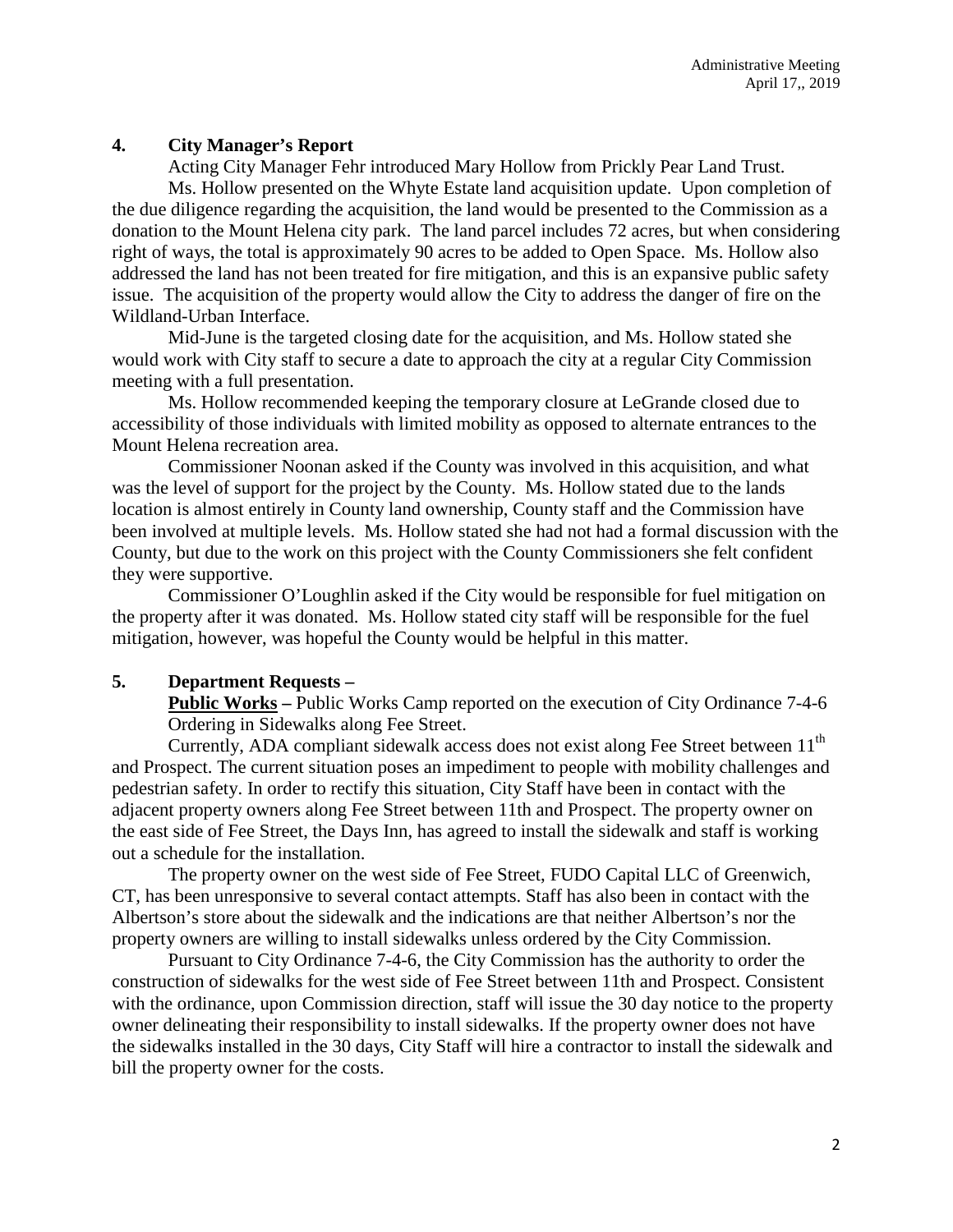City Engineer Leland stated if the City Commission approved of staff's proposal on this project, it would be brought forward on May  $20<sup>th</sup>$  at a regular city commission.

Commissioner O'Loughlin asked if this would be a regular item on the agenda. City Attorney Jodoin confirmed they would be regular and should the motion pass, the property owner would have 30 days to construct the sidewalk. If the sidewalk is not completed by the end of the 30 days, the city can then contract the installation, and a resolution will then be brought forward to the commission upon completion to allow the cost of installation as an assessment on the property.

Commissioner Noonan asked if a remodel of an existing building was adequate to require the installation of sidewalks, as in the case of two casinos in the vicinity of the Fee Street properties. Engineer Leland stated this would require an amendment to the city ordinance. However, Engineer Leland stated he has been in contact with the owners of both properties in question and if necessary, a resolution could be brought forward for those properties, as in the case of the Fee Street properties.

Mayor Pro Tem Haladay asked if the ordinance allowed the city to require sidewalk installs upon the resurfacing of a parking lot. Engineer Leland stated no, but an amendment to the ordinance would allow for this requirement.

Mayor Pro Tem Haladay asked for an update of sidewalk installation on National Avenue. Engineer Leland reported a water main replacement was required for the area, as well. City Staff is planning on coordinating the two projects at the same time.

**City Attorney –** City Attorney Jodoin reported on changing the penalty for violations of Section 4-2-2 of the Helena City Code, Sale of Tobacco, from a misdemeanor criminal offense to a civil penalty.

The City Commission adopted an ordinance regulating the sale of tobacco within city limits on November 20, 2018. As adopted, the ordinance made it a misdemeanor criminal offense to violate the ordinance. Section 7-1-111(8) of the Montana Code limits the penalty that a local government may impose associated with a misdemeanor criminal offense. As such, when city staff presented the proposed amendment to Title 4 of the Helena City Code to the Commission on April 22, 2019, the regulations specifying the penalty for a violation of the sale of tobacco ordinance were proposed to be updated to reflect the statutory limit for a misdemeanor criminal offense.

However, the Montana Code does not place limits on civil penalties imposed by local governments. If the Commission wishes to retain the previously established penalty amounts, the Commission may do so, however, the penalty would have to be classified as a civil penalty rather than a misdemeanor criminal offense.

If the City Commission wishes to retain the previously established penalty amounts for violations of the Sale of Tobacco ordinance, city staff will present that as a staff amendment at second passage of the ordinance eliminating outdated and duplicative business regulations by repealing Chapters 2 through 12 of Title 4, and adopting a new Chapter 2, Business Regulations, of Title 4 of the Helena City Code on May 20, 2019.

Mayor Pro Tem Haladay asked if it was the City Attorney Office's position that the City Court is applying an incorrect interpretation of the civil penalty provision. City Attorney Jodoin confirmed this.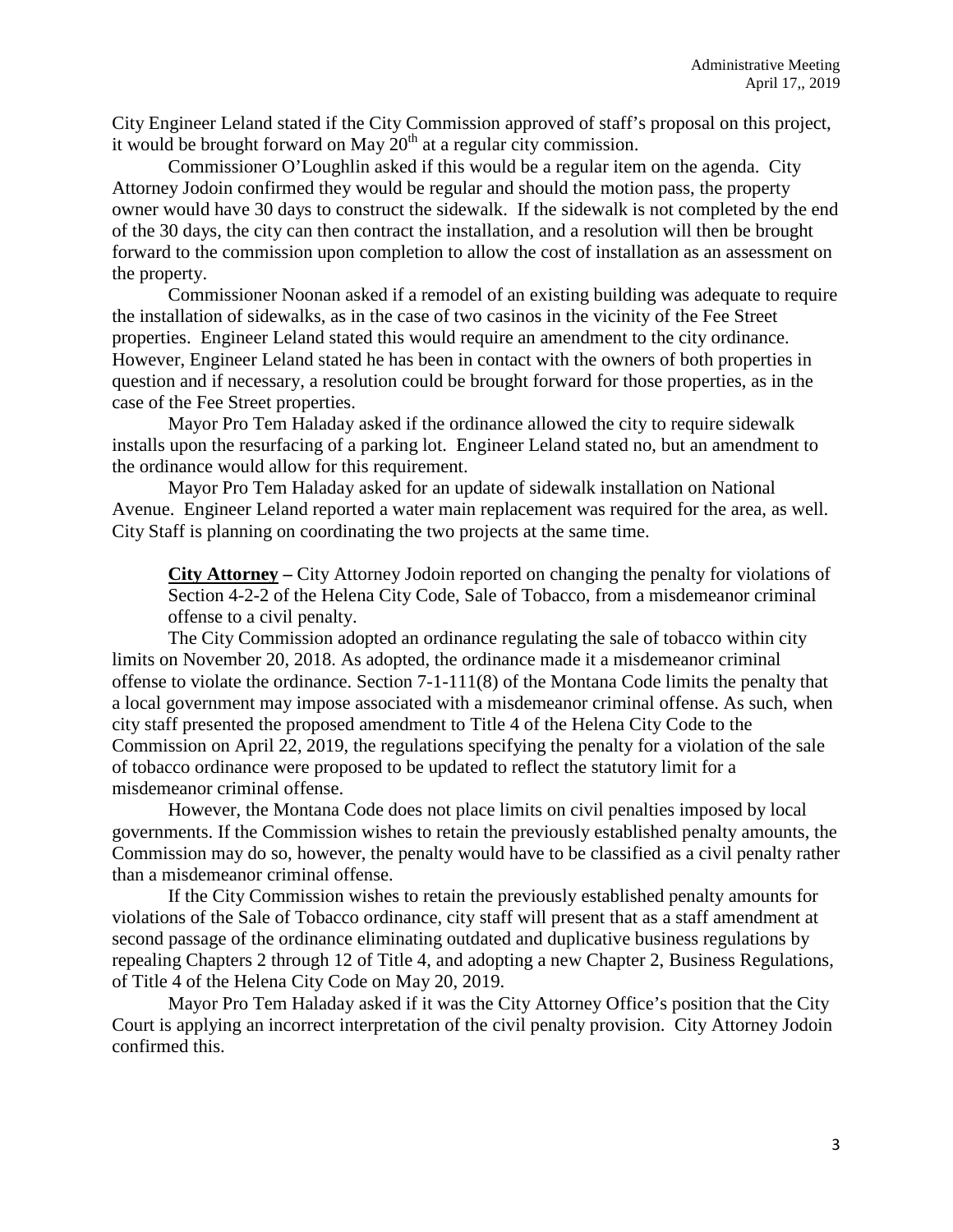Commissioner O'Loughlin asked if the public notice timeline was taken into account regarding the amendment. City Attorney Jodoin stated considerations were taken regarding public notification when bringing this matter forward to the Commission.

Consensus was met to move forward with the changes recommended by staff.

# **6. Department Presentations**

**Finance Department – Fiscal Year 2020 Budget** - Finance Director Jorgenson referred the commission to the handout and asked for commission comments/questions on the following:

## **Business Improvement District Work Plan and Budget**

Micky Zurcher presented the BID financial package. Ms. Zurcher highlighted Project Renaissance in the package.

Commissioner Noonan asked if the Project Renaissance was in conjunction with the city. Ms. Zurcher discussed the ten year report included in the financial packet provided, which is part of the renewal process for BID. Mayor Pro Tem Haladay asked for the timeline for the renewal. Ms. Zurcher stated August 1, 2020 is the deadline for the resolution of intent to be passed.

Commissioner Noonan thanked the BID for the process and discussions held with the city staff.

Commissioner O'Loughlin asked how the assessments have changed over the past few years. Ms. Zurcher stated they were around 208,000 to 220,000, and BID will be going through a formal process next year to increase the assessment.

Commissioner O'Loughlin asked how many commercial vacancies existed in the downtown area, and if there was any historical data on vacancies. Ms. Zurcher stated she did not have hard facts only anecdotal information, however MBAC and BID have talked about formulating a database for compiling this type of data. Ms. Zurcher agreed a database would be helpful for current and future endeavors.

Commissioner Noonan stated Carroll College students had worked on compiling similar data as part of classwork, and internships may be an option. He volunteered to contact the internship coordinator at Carroll College to propose the idea.

## **Tourism Business Improvement District Work Plan and Budget**

Andrea Opitz of Helena Tourism Alliance presented her work plan for the coming year, stating she had been working with BID, City Staff and Open Lands department, in order to continue promoting Helena as a unique destination.

Commissioner O'Loughlin inquired about the construction timeline of the Historical Society Heritage Center Museum, and how this new facility was being considered as it pertains to tourism in the Helena area. Ms. Opitz stated she has been working closely with the historical society and felt it was hugely beneficial to their common goals. The historical society was a large part of their online traffic, and they continue to promote it as a resource for tourism in the community.